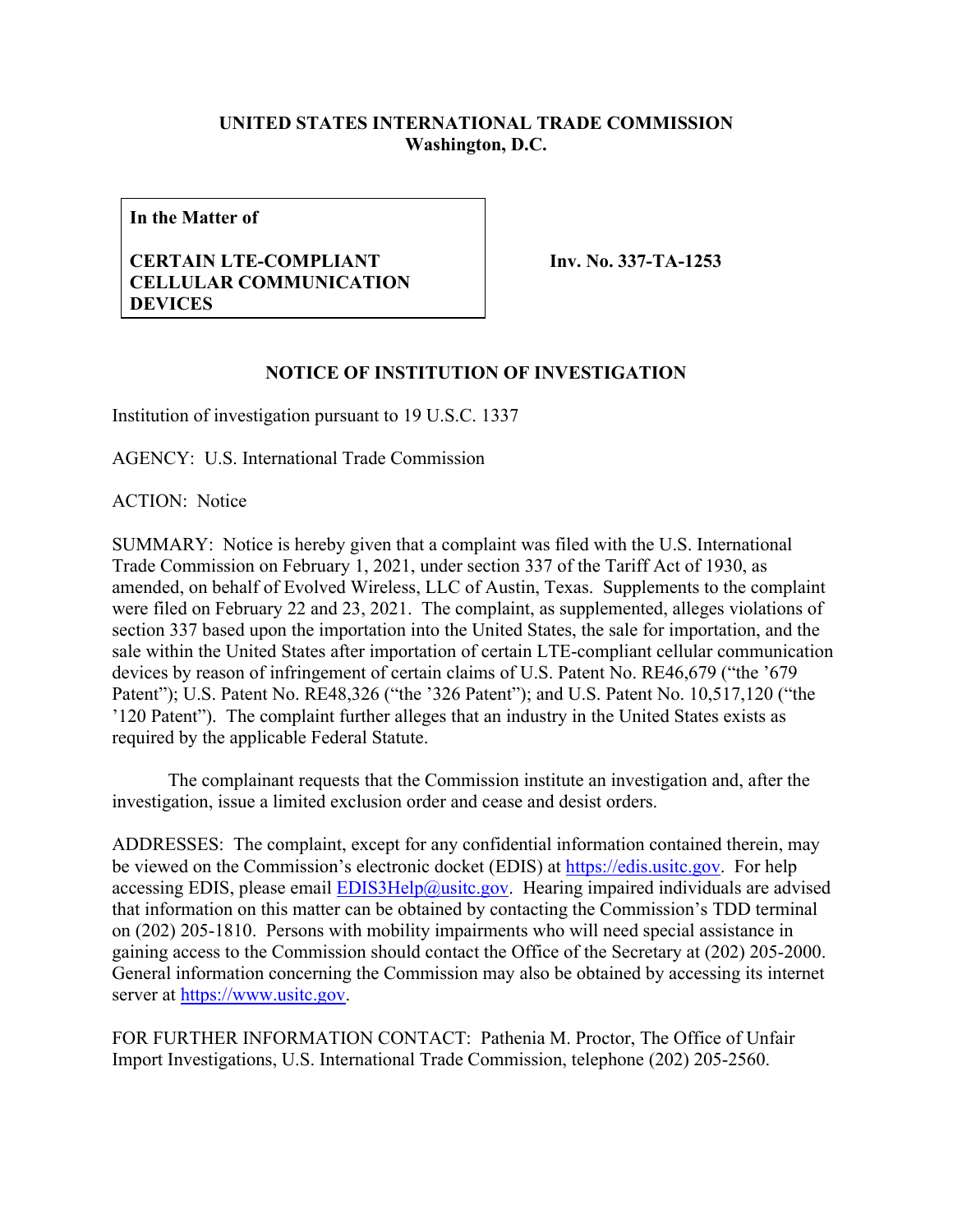## SUPPLEMENTARY INFORMATION:

AUTHORITY: The authority for institution of this investigation is contained in section 337 of the Tariff Act of 1930, as amended, 19 U.S.C. 1337, and in section 210.10 of the Commission's Rules of Practice and Procedure, 19 C.F.R. 210.10 (2020).

SCOPE OF INVESTIGATION: Having considered the complaint, the U.S. International Trade Commission, on March 2, 2021, ORDERED THAT –

(1) Pursuant to subsection (b) of section 337 of the Tariff Act of 1930, as amended, an investigation be instituted to determine whether there is a violation of subsection (a)(1)(B) of section 337 in the importation into the United States, the sale for importation, or the sale within the United States after importation of certain products identified in paragraph (2) by reason of infringement of one or more of claims 6 and 8 of the '679 patent; claims 18-20 of the '326 patent; claims 12 and 16-18 of the '120 patent; and whether an industry in the United States exists as required by subsection (a)(2) of section 337;

(2) Pursuant to section 210.10(b)(1) of the Commission's Rules of Practice and Procedure, 19 C.F.R. 210.10(b)(1), the plain language description of the accused products or category of accused products, which defines the scope of the investigation, is "LTE-compliant cellular phones, tablets, and smartwatches";

(3) Pursuant to Commission Rule  $210.50(b)(1)$ , 19 C.F.R. §  $210.50(b)(1)$ , the presiding administrative law judge shall take evidence or other information and hear arguments from the parties or other interested persons with respect to the public interest in this investigation, as appropriate, and provide the Commission with findings of fact and a recommended determination on this issue, which shall be limited to the statutory public interest factors set forth in 19 U.S.C.  $\S$  $\S$  1337(d)(1), (f)(1), (g)(1);

(4) For the purpose of the investigation so instituted, the following are hereby named as parties upon which this notice of investigation shall be served:

(a) The complainant is:

Evolved Wireless, LLC 900 S. Capital of Texas Highway, Suite 150 Austin, TX 78746

(b) The respondents are the following entities alleged to be in violation of section 337, and are the parties upon which the complaint is to be served:

> Samsung Electronics Co., Ltd. 129, Samseong-Ro, Yoeongtong-Gu Suwon-Si, Gyeonngi-Do 16677 Republic of Korea